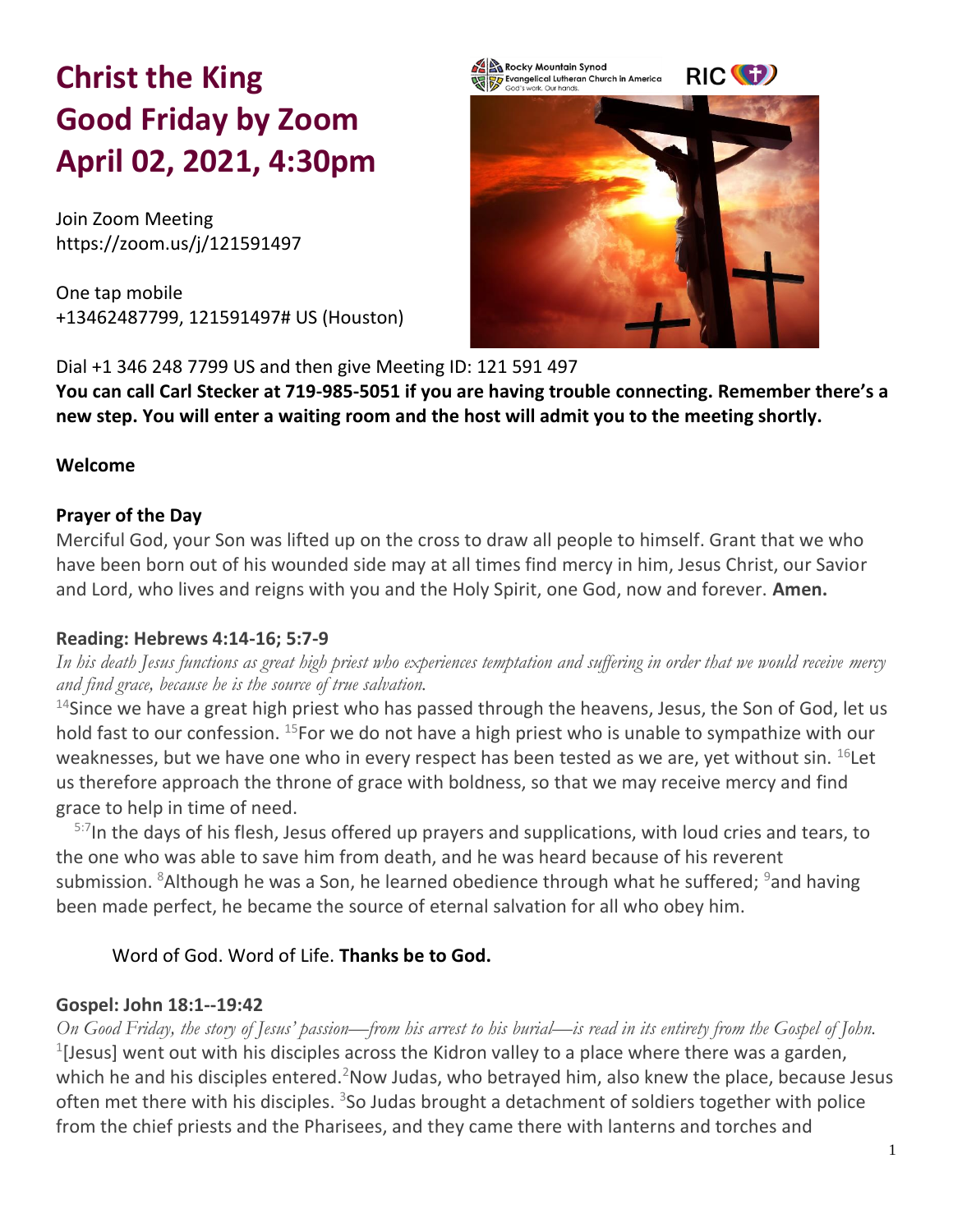weapons. <sup>4</sup>Then Jesus, knowing all that was to happen to him, came forward and asked them, "Whom are you looking for?" <sup>5</sup>They answered, "Jesus of Nazareth." Jesus replied, "I am he." Judas, who betrayed him, was standing with them. <sup>6</sup>When Jesus said to them, "I am he," they stepped back and fell to the ground. <sup>7</sup>Again he asked them, "Whom are you looking for?" And they said, "Jesus of Nazareth." <sup>8</sup>Jesus answered, "I told you that I am he. So if you are looking for me, let these men go." <sup>9</sup>This was to fulfill the word that he had spoken, "I did not lose a single one of those whom you gave me." <sup>10</sup>Then Simon Peter, who had a sword, drew it, struck the high priest's slave, and cut off his right ear. The slave's name was Malchus.  $11$  Jesus said to Peter, "Put your sword back into its sheath. Am I not to drink the cup that the Father has given me?"

 $12$ So the soldiers, their officer, and the Jewish police arrested Jesus and bound him.  $13$  First they took him to Annas, who was the father-in-law of Caiaphas, the high priest that year. <sup>14</sup>Caiaphas was the one who had advised the Jews that it was better to have one person die for the people.

 $15$ Simon Peter and another disciple followed Jesus. Since that disciple was known to the high priest, he went with Jesus into the courtyard of the high priest,  $^{16}$ but Peter was standing outside at the gate. So the other disciple, who was known to the high priest, went out, spoke to the woman who guarded the gate, and brought Peter in.  $17$ The woman said to Peter, "You are not also one of this man's disciples, are you?" He said, "I am not." <sup>18</sup>Now the slaves and the police had made a charcoal fire because it was cold, and they were standing around it and warming themselves. Peter also was standing with them and warming himself.

#### *Were You There* ELW 353

# **1 Were you there when they crucified my Lord? Were you there when they crucified my Lord? Oh, sometimes it causes me to tremble, tremble, tremble. Were you there when they crucified my Lord?**

 $19$ Then the high priest questioned Jesus about his disciples and about his teaching.  $20$ Jesus answered, "I have spoken openly to the world; I have always taught in synagogues and in the temple, where all the Jews come together. I have said nothing in secret. <sup>21</sup>Why do you ask me? Ask those who heard what I said to them; they know what I said." <sup>22</sup>When he had said this, one of the police standing nearby struck Jesus on the face, saying, "Is that how you answer the high priest?"  $^{23}$ Jesus answered, "If I have spoken wrongly, testify to the wrong. But if I have spoken rightly, why do you strike me?" <sup>24</sup>Then Annas sent him bound to Caiaphas the high priest.

 $25$ Now Simon Peter was standing and warming himself. They asked him, "You are not also one of his disciples, are you?" He denied it and said, "I am not." <sup>26</sup>One of the slaves of the high priest, a relative of the man whose ear Peter had cut off, asked, "Did I not see you in the garden with him?" <sup>27</sup>Again Peter denied it, and at that moment the cock crowed.

**2 Were you there when they nailed him to the tree? Were you there when they nailed him to the tree? Oh, sometimes it causes me to tremble, tremble, tremble. Were you there when they nailed him to the tree?**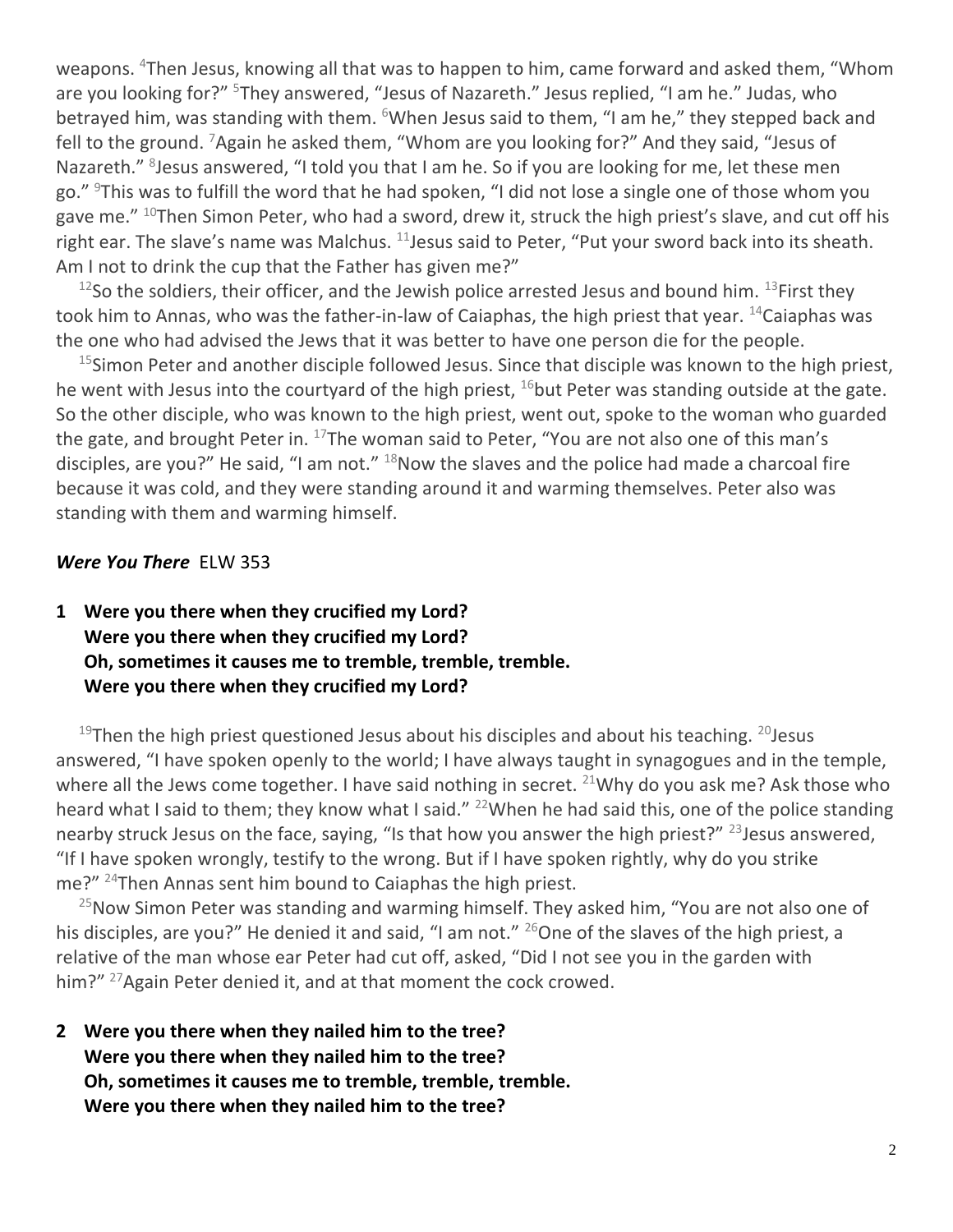$^{28}$ Then they took Jesus from Caiaphas to Pilate's headquarters. It was early in the morning. They themselves did not enter the headquarters, so as to avoid ritual defilement and to be able to eat the Passover. <sup>29</sup>So Pilate went out to them and said, "What accusation do you bring against this man?" <sup>30</sup>They answered, "If this man were not a criminal, we would not have handed him over to you." <sup>31</sup>Pilate said to them, "Take him yourselves and judge him according to your law." The Jews replied, "We are not permitted to put anyone to death." <sup>32</sup>(This was to fulfill what Jesus had said when he indicated the kind of death he was to die.)

 $33$ Then Pilate entered the headquarters again, summoned Jesus, and asked him, "Are you the King of the Jews?" <sup>34</sup>Jesus answered, "Do you ask this on your own, or did others tell you about me?" <sup>35</sup>Pilate replied, "I am not a Jew, am I? Your own nation and the chief priests have handed you over to me. What have you done?"  $36$  Jesus answered, "My kingdom is not from this world. If my kingdom were from this world, my followers would be fighting to keep me from being handed over to the Jews. But as it is, my kingdom is not from here." <sup>37</sup>Pilate asked him, "So you are a king?" Jesus answered, "You say that I am a king. For this I was born, and for this I came into the world, to testify to the truth. Everyone who belongs to the truth listens to my voice." <sup>38</sup>Pilate asked him, "What is truth?"

After he had said this, he went out to the Jews again and told them, "I find no case against him. <sup>39</sup>But you have a custom that I release someone for you at the Passover. Do you want me to release for you the King of the Jews?" <sup>40</sup>They shouted in reply, "Not this man, but Barabbas!" Now Barabbas was a bandit.

# **3 Were you there when they pierced him in the side? Were you there when they pierced him in the side? Oh, sometimes it causes me to tremble, tremble, tremble. Were you there when they pierced him in the side?**

 $19:1$ Then Pilate took Jesus and had him flogged. <sup>2</sup>And the soldiers wove a crown of thorns and put it on his head, and they dressed him in a purple robe.  $3$ They kept coming up to him, saying, "Hail, King of the Jews!" and striking him on the face.  $4P$ ilate went out again and said to them, "Look, I am bringing him out to you to let you know that I find no case against him." <sup>5</sup>So Jesus came out, wearing the crown of thorns and the purple robe. Pilate said to them, "Here is the man!" <sup>6</sup>When the chief priests and the police saw him, they shouted, "Crucify him! Crucify him!" Pilate said to them, "Take him yourselves and crucify him; I find no case against him." <sup>7</sup>The Jews answered him, "We have a law, and according to that law he ought to die because he has claimed to be the Son of God."

 $8$ Now when Pilate heard this, he was more afraid than ever.  $9$ He entered his headquarters again and asked Jesus, "Where are you from?" But Jesus gave him no answer.  $^{10}$ Pilate therefore said to him, "Do you refuse to speak to me? Do you not know that I have power to release you, and power to crucify you?" <sup>11</sup>Jesus answered him, "You would have no power over me unless it had been given you from above; therefore the one who handed me over to you is guilty of a greater sin."  $^{12}$ From then on Pilate tried to release him, but the Jews cried out, "If you release this man, you are no friend of the emperor. Everyone who claims to be a king sets himself against the emperor."

 $13$ When Pilate heard these words, he brought Jesus outside and sat on the judge's bench at a place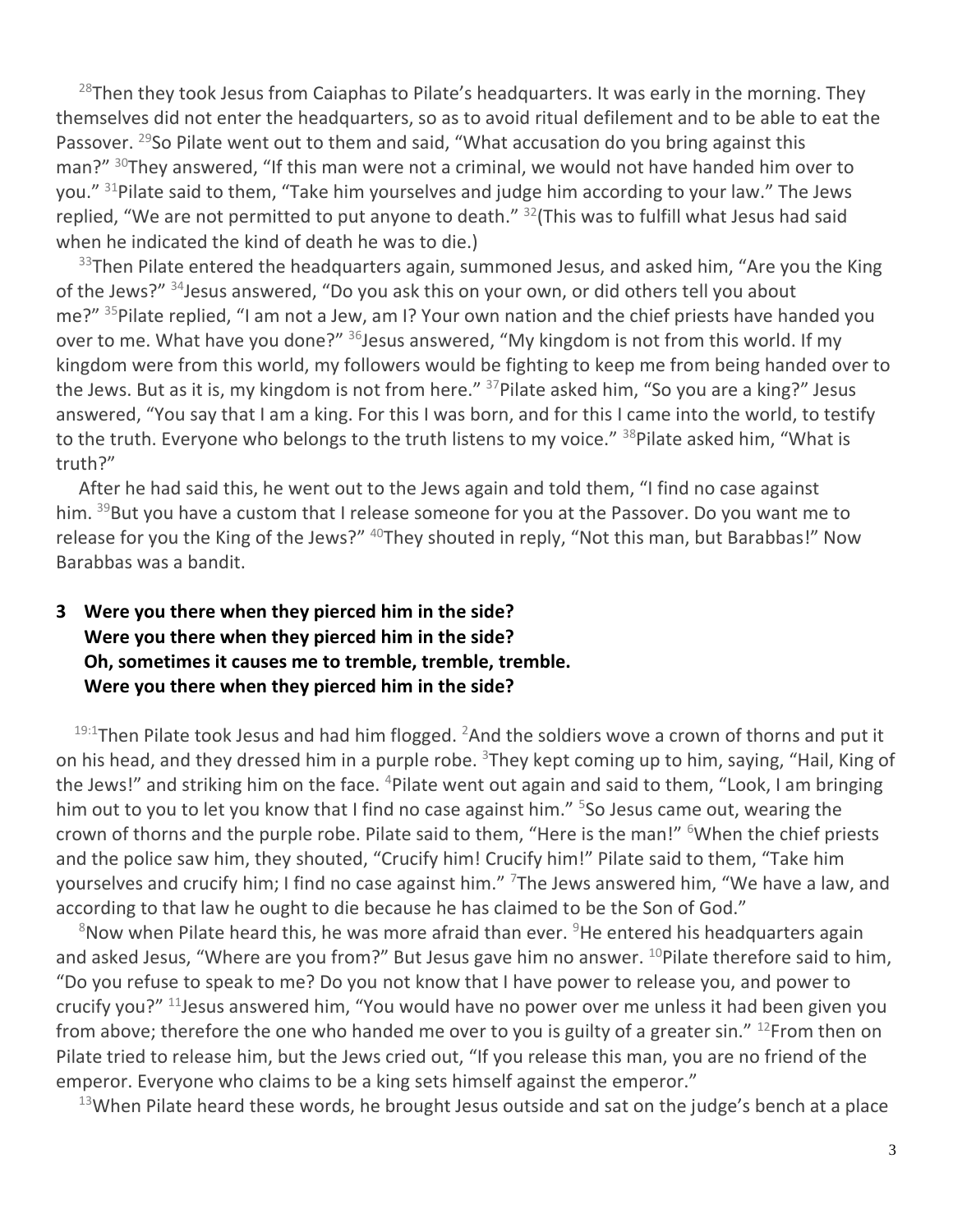called The Stone Pavement, or in Hebrew Gabbatha. <sup>14</sup>Now it was the day of Preparation for the Passover; and it was about noon. He said to the Jews, "Here is your King!" <sup>15</sup>They cried out, "Away with him! Away with him! Crucify him!" Pilate asked them, "Shall I crucify your King?" The chief priests answered, "We have no king but the emperor." <sup>16</sup>Then he handed him over to them to be crucified.

# **4 Were you there when the sun refused to shine? Were you there when the sun refused to shine? Oh, sometimes it causes me to tremble, tremble, tremble. Were you there when the sun refused to shine?**

So they took Jesus;

 $17$ and carrying the cross by himself, he went out to what is called The Place of the Skull, which in Hebrew is called Golgotha.  $^{18}$ There they crucified him, and with him two others, one on either side, with Jesus between them. <sup>19</sup>Pilate also had an inscription written and put on the cross. It read, "Jesus of Nazareth, the King of the Jews."  $^{20}$ Many of the Jews read this inscription, because the place where Jesus was crucified was near the city; and it was written in Hebrew, in Latin, and in Greek.  $^{21}$ Then the chief priests of the Jews said to Pilate, "Do not write, 'The King of the Jews,' but, 'This man said, I am King of the Jews.'" <sup>22</sup>Pilate answered, "What I have written I have written." <sup>23</sup>When the soldiers had crucified Jesus, they took his clothes and divided them into four parts, one for each soldier. They also took his tunic; now the tunic was seamless, woven in one piece from the top.  $24$ So they said to one another, "Let us not tear it, but cast lots for it to see who will get it." This was to fulfill what the scripture says,

"They divided my clothes among themselves,

and for my clothing they cast lots."

 $25$ And that is what the soldiers did.

Meanwhile, standing near the cross of Jesus were his mother, and his mother's sister, Mary the wife of Clopas, and Mary Magdalene.  $^{26}$ When Jesus saw his mother and the disciple whom he loved standing beside her, he said to his mother, "Woman, here is your son."  $27$ Then he said to the disciple, "Here is your mother." And from that hour the disciple took her into his own home.

 $^{28}$ After this, when Jesus knew that all was now finished, he said (in order to fulfill the scripture), "I am thirsty." <sup>29</sup>A jar full of sour wine was standing there. So they put a sponge full of the wine on a branch of hyssop and held it to his mouth. <sup>30</sup>When Jesus had received the wine, he said, "It is finished." Then he bowed his head and gave up his spirit.

 $31$ Since it was the day of Preparation, the Jews did not want the bodies left on the cross during the sabbath, especially because that sabbath was a day of great solemnity. So they asked Pilate to have the legs of the crucified men broken and the bodies removed.  $32$ Then the soldiers came and broke the legs of the first and of the other who had been crucified with him. <sup>33</sup>But when they came to Jesus and saw that he was already dead, they did not break his legs. <sup>34</sup>Instead, one of the soldiers pierced his side with a spear, and at once blood and water came out.  $35$  (He who saw this has testified so that you also may believe. His testimony is true, and he knows that he tells the truth.)  $36$ These things occurred so that the scripture might be fulfilled, "None of his bones shall be broken."  $37$ And again another passage of scripture says, "They will look on the one whom they have pierced."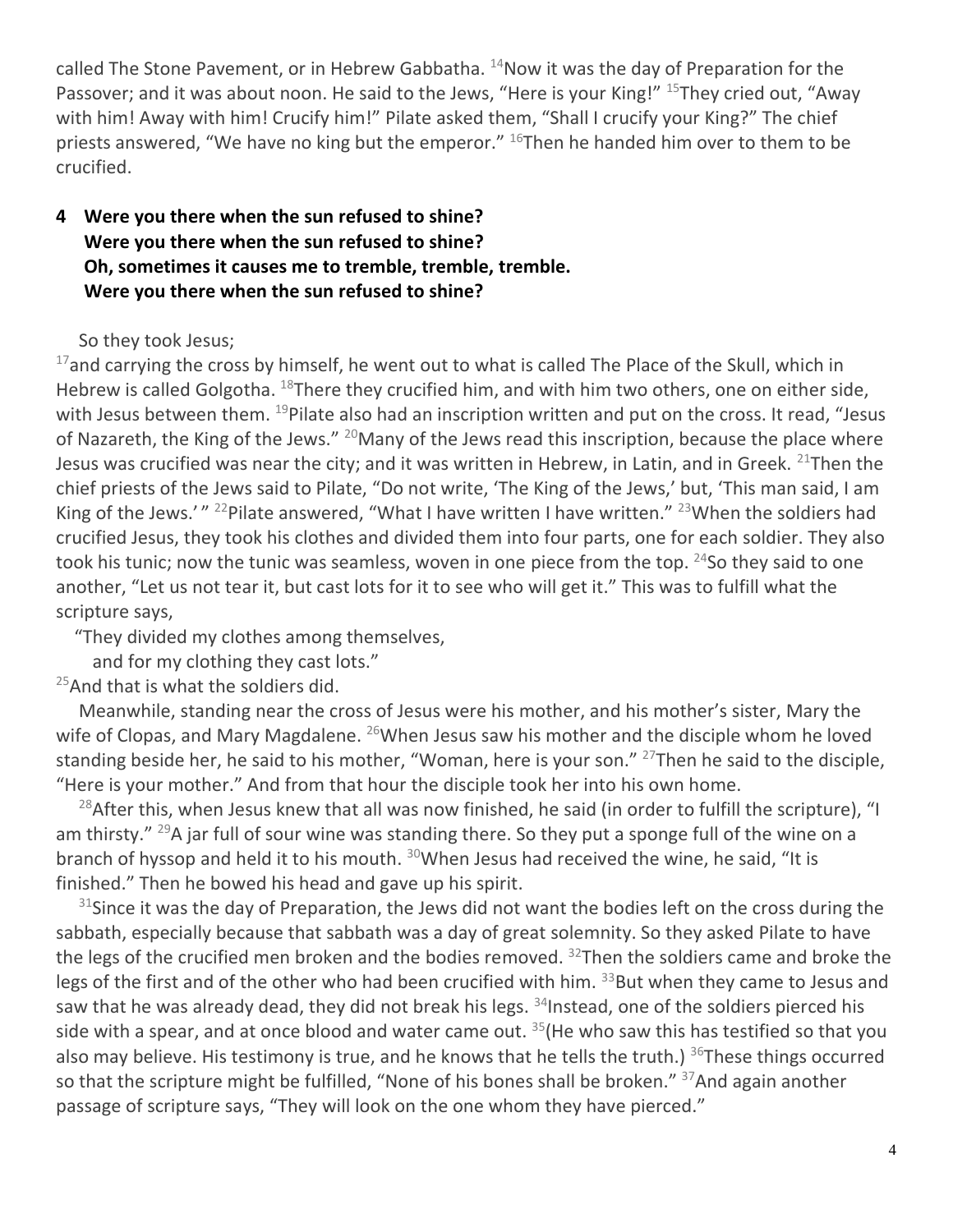## **5 Were you there when they laid him in the tomb? Were you there when they laid him in the tomb? Oh, sometimes it causes me to tremble, tremble, tremble. Were you there when they laid him in the tomb?**

<sup>38</sup> After these things, Joseph of Arimathea, who was a disciple of Jesus, though a secret one because of his fear of the Jews, asked Pilate to let him take away the body of Jesus. Pilate gave him permission; so he came and removed his body.  $39$ Nicodemus, who had at first come to Jesus by night, also came, bringing a mixture of myrrh and aloes, weighing about a hundred pounds.  $40$ They took the body of Jesus and wrapped it with the spices in linen cloths, according to the burial custom of the Jews.  $41$ Now there was a garden in the place where he was crucified, and in the garden there was a new tomb in which no one had ever been laid. <sup>42</sup>And so, because it was the Jewish day of Preparation, and the tomb was nearby, they laid Jesus there.

The good news of the Lord. **Praise to you, O Christ.**

# **Homily:** *Behold the Life-giving Cross*

#### **Prayers of Intercession**

Let us pray, brothers and sisters, for the holy church throughout the world. Lord in your mercy,

**Hear our prayer.**

**\*Lord's Prayer Our Father in heaven, hallowed be your name, your kingdom come, your will be done, on earth as in heaven. Give us today our daily bread. Forgive us our sins as we forgive those who sin against us. Save us from the time of trial and deliver us from evil. For the kingdom, the power, and the glory are yours, now and forever. Amen.**

**Procession of the Cross:**

Behold the live-giving cross on which was hung the Savior of the whole world **Oh, come, let us worship him.**